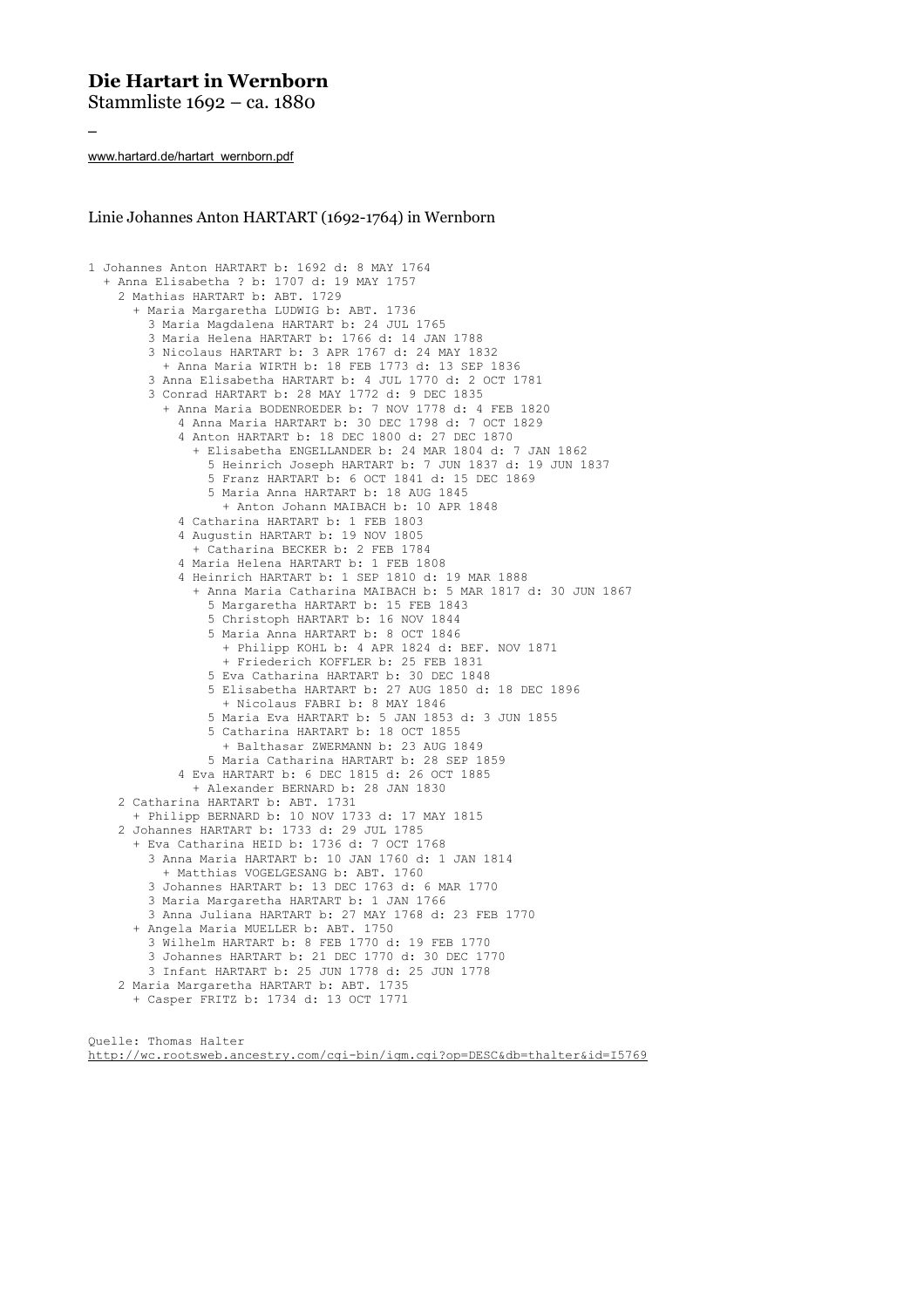## Linie Nikolaus HARTART (1721-1788) in Wernborn

```
1 Nicolaus HARTART b: 1721 d: 23 MAR 1788
 + Maria Catharina DINGES b: ABT. 1720 d: BET. 1792 - 1812
   2 Anton HARTART b: 18 JAN 1746/47 d: 23 AUG 1816
      + Angela Maria LOTZ b: 7 JAN 1746/47 d: 3 AUG 1830
        3 Nicolaus HARTART b: 12 JUN 1777 d: 1 OCT 1781
        3 Casimir HARTART b: 26 MAY 1778 d: 30 JUL 1840
          + Catharina SCHREIBER b: 26 SEP 1778 d: 23 NOV 1837
            4 Anna Maria HARTART b: 19 OCT 1813 d: 3 SEP 1825
            4 Anna Maria Margaretha HARTART b: 6 JAN 1816 d: 13 OCT 1864
              + Engelhard BODENROEDER b: 27 FEB 1815
            4 Catharina HARTART b: 21 OCT 1820 d: 3 NOV 1820
        3 Casimir HARTART b: 27 JUN 1780
        3 Anna Maria HARTART b: 27 AUG 1783 d: 23 APR 1789
        3 Anton HARTART b: 17 JAN 1791 d: 9 MAY 1853
          + Juliana DILLMANN b: 28 SEP 1783 d: 5 MAY 1868
        3 Gemella HARTART b: 17 JAN 1791 d: 17 JAN 1791
   2 Anna Margaretha HARTART b: 1753 d: 19 MAY 1758
    2 Catharina HARTART b: 10 FEB 1756
    2 Casper HARTART b: 10 MAY 1758 d: 6 MAY 1818
      + Maria Anna WENZ b: 15 NOV 1767
        3 Anna Maria HARTART b: 12 AUG 1789 d: 31 AUG 1789
        3 Casper HARTART b: 27 SEP 1790 d: 5 MAY 1862
          + Elisabetha BERNARD b: 9 OCT 1794 d: 23 MAY 1834
            4 Margarita HARTART b: 29 NOV 1820 d: 11 JUN 1852
            4 Johann Joseph HARTART b: 21 AUG 1823
              + Elisabetha PARIDON b: 5 JUN 1822 d: 23 DEC 1884
            4 Catharina Josepha HARTART b: 22 APR 1825 d: 7 JAN 1890
            4 Infant HARTART b: 13 APR 1828 d: 13 APR 1828
           4 Johann Friederich HARTART b: 19 JUL 1829
              + Elisabetha FRIEDRICH b: 20 FEB 1832
                5 Peter Joseph HARTART b: 15 AUG 1857
                5 Elisabetha HARTART b: 31 JAN 1860
                5 Johannes HARTART b: 24 JUN 1862
                5 Balthasar HARTART b: 23 AUG 1865 d: 5 JUL 1950
                5 Johann Heinrich HARTART b: 3 NOV 1868
                5 Anna Maria HARTART b: 3 NOV 1868
                5 Catharina HARTART b: 23 JUN 1873
                  + Johann Joseph LEWALTER b: 22 AUG 1871
            4 Johann Michael HARTART b: 30 SEP 1832 d: 18 MAR 1843
          + Christina HEID b: 22 JUL 1793 d: 25 NOV 1854
        3 Maria HARTART b: 3 AUG 1793
        3 Maria Anna HARTART b: 20 MAY 1795
        3 Maria Margaretha HARTART b: 5 DEC 1798 d: 28 JUN 1864
          + Joseph DEKU b: 7 MAR 1806 d: 9 MAR 1843
    2 Maria Margaretha HARTART b: 18 AUG 1761
    2 Philipp HARTART b: 18 MAR 1764 d: 19 APR 1814
      + Anna Margaretha BRENDEL b: 26 FEB 1773 d: 7 NOV 1829
        3 Maria Margaretha HARTART b: 22 APR 1792 d: 23 MAR 1859
          + Joseph KRAUS b: 19 AUG 1805
           4 Maria HARTART [KRAUS] b: 28 NOV 1828 | Fam.-Name Hartart,
            4 Johann Joseph HARTART [KRAUS] b: 16 AUG 1834 d: 18 JUL 1839 |da ledig geboren
        3 Johann Philipp HARTART b: 22 APR 1799 d: 19 AUG 1858
          + Maria Anna DIEHL b: 4 JUL 1798
            4 Maria Christina HARTART b: 10 SEP 1827 d: 17 JUL 1828
            4 Anton Heinrich HARTART b: 14 FEB 1829
              + Angela Maria SCHMITT b: 15 JUL 1831 d: 29 JUN 1866
                5 Maria Rosa HARTART b: 14 SEP 1857
                5 Maria Catharina HARTART b: 19 AUG 1859
                5 Catharina HARTART b: 22 SEP 1861 d: 9 APR 1866
                5 Nicolaus Christoph HARTART b: 24 APR 1864
            4 Johann Joseph HARTART b: 18 MAY 1831 d: 17 FEB 1833
            4 Anna Maria HARTART b: 29 JUN 1835
              + Johannes Peter KLOTZ b: 4 AUG 1831 d: 6 JUL 1877
            4 Johann Joseph Wilhelm HARTART b: 22 FEB 1838
        3 Maria Catharina HARTART b: 24 JUL 1801
          + Anton WERNER b: 4 JAN 1811
        3 Nicolaus HARTART b: 16 MAY 1804 d: 31 JAN 1817
        3 Anna Maria HARTART b: 24 JUL 1807 d: 24 DEC 1865
          + Johann Adam BENDER b: 21 OCT 1796 d: 28 OCT 1859
        3 Anton HARTART b: 5 JAN 1810
   2 Anna Maria HARTART b: 2 DEC 1766 d: 19 APR 1814
      + Augustin BECKER b: 28 AUG 1772 d: 1 JUN 1833
```
http://wc.rootsweb.ancestry.com/cgi-bin/igm.cgi?op=DESC&db=thalter&id=I3299

Quelle: Thomas Halter